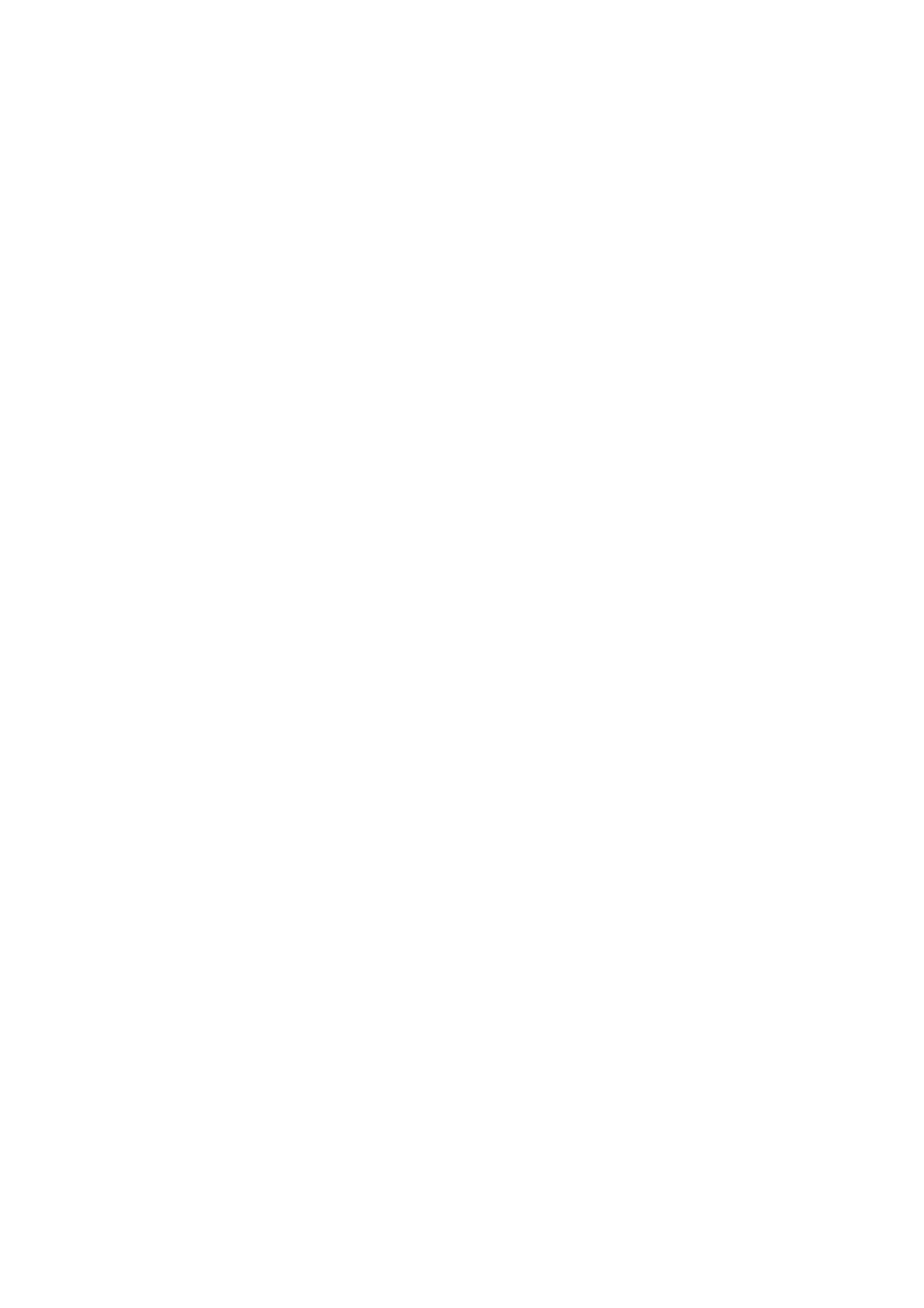# **NO. 42 OF 2013**

# **ELECTION CAMPAIGN FINANCING ACT**

# ARRANGEMENT OF SECTIONS

### PART I – PRELIMINARY

### *Section*

- 1. Short title.
- 1A. Suspension of operation of Act.
- 2. Interpretation.

### PART II – FUNCTIONS OF THE COMMISSION

- 3. Functions of the Commission.
- 4. Powers of the Commission.

# PART III – REGULATION OF EXPENDITURE

- 5. Election campaign financing rules.
- 6. Authorised persons.
- 7. Party expenditure committee.
- 8. Independent candidate expenditure committee.
- 9. Referendum expenditure committee.
- 10. Submission of expenditure reports.

# PART IV – CONTRIBUTIONS AND DONATIONS

- 11. Sources of campaign finances.
- 12. Limits to contributions.
- 13. Anonymous contributions or contributions from an illegal source.
- 14. Prohibition on contributions.
- 15. Support by an organization.
- 16. Disclosure of funds.
- 17. Surplus campaign funds.
- 18. Spending limits.
- 19. Authorised expenditures.
- 20. Media coverage.

# PART V – DISPUTE RESOLUTION AND OFFENCES

- 21. Dispute resolution.
- 22. Offences.
- 23. Offences by a candidate, a political party or a referendum committee.
- 24. General penalty.

# PART VI – MISCELLANEOUS

- 25. Registration and dissolution of expenditure committees.
- 26. Records.
- 27. Audit of accounts.
- 28. Claims and objections.
- 29. Provisions on delegated powers.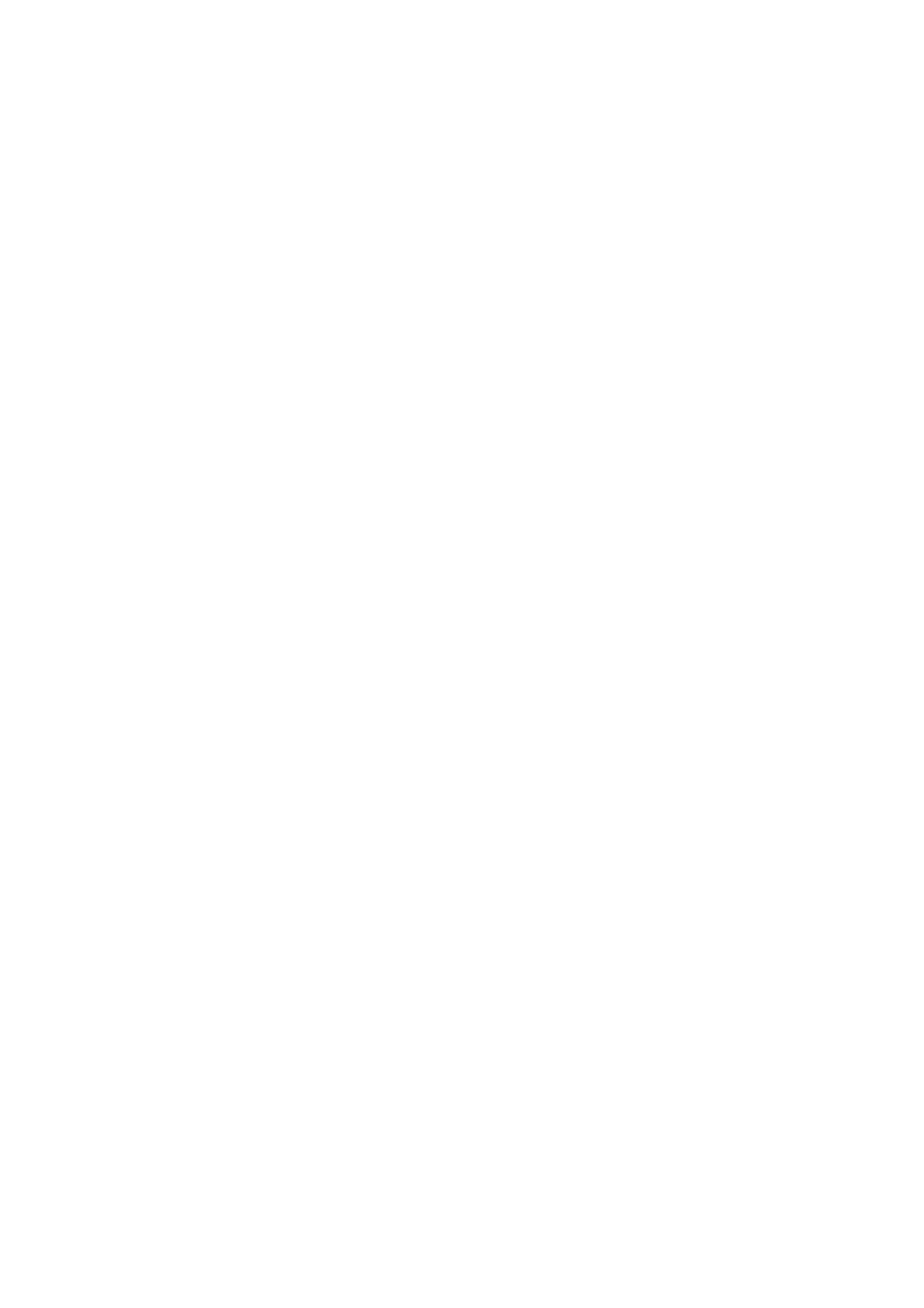#### **NO. 42 OF 2013**

#### **ELECTION CAMPAIGN FINANCING ACT**

[*Date of assent: 24th December, 2013.*]

[*Date of commencement: 10th January, 2014.*]

**An Act of Parliament to provide for the regulation, management, expenditure and accountability of election campaign funds during election and referendum campaigns; and for connected purposes**

[Act No. 42 of 2013, Act No. 1 of 2017.]

PART I – PRELIMINARY

#### **1. Short title**

This Act may be cited as the Election Campaign Financing Act, 2013.

#### **1A. Suspension of operation of Act**

The operation of this Act is suspended and the Act shall come into force immediately after the general elections to be held in the year 2017.

[Act No. 1 of 2017, s. 32.]

### **2. Interpretation**

(1) In this Act, unless the context otherwise requires—

**"anonymous donation"** means a donation which the recipient is, unable to ascertain the identity of the donor;

**"bank"** means a bank as defined under the Banking Act (Cap. 488);

**"candidate"** means a person contesting for an elective post;

**"campaign expenses"** means expenses incurred by a candidate, a political party, a referendum committee or an organisation registered by the Commission to campaign in support of a candidate, a political party or a referendum committee during an election period;

**"campaign financing"** means resources spent by a candidate or a political party during an election period for purposes of campaign;

**"campaign period"** has the meaning assigned to it under the Elections Act (No. 24 of 2011);

**"Commission"** means the Independent Electoral and Boundaries Commission established under Article 88 of the Constitution;

**"contribution"** means monetary and non-monetary contributions including loans, donations, grants, gifts, property, services provided to a candidate or political party, and money spent on behalf of a candidate, political party or referendum committee in paying any expenses incurred directly or indirectly, but does not include volunteer services;

**"election"** means a presidential, parliamentary or county election, and includes a referendum and a by-election;

**"election expenses"** means all funds expended or expenses incurred in respect of the conduct and management of a nomination process, election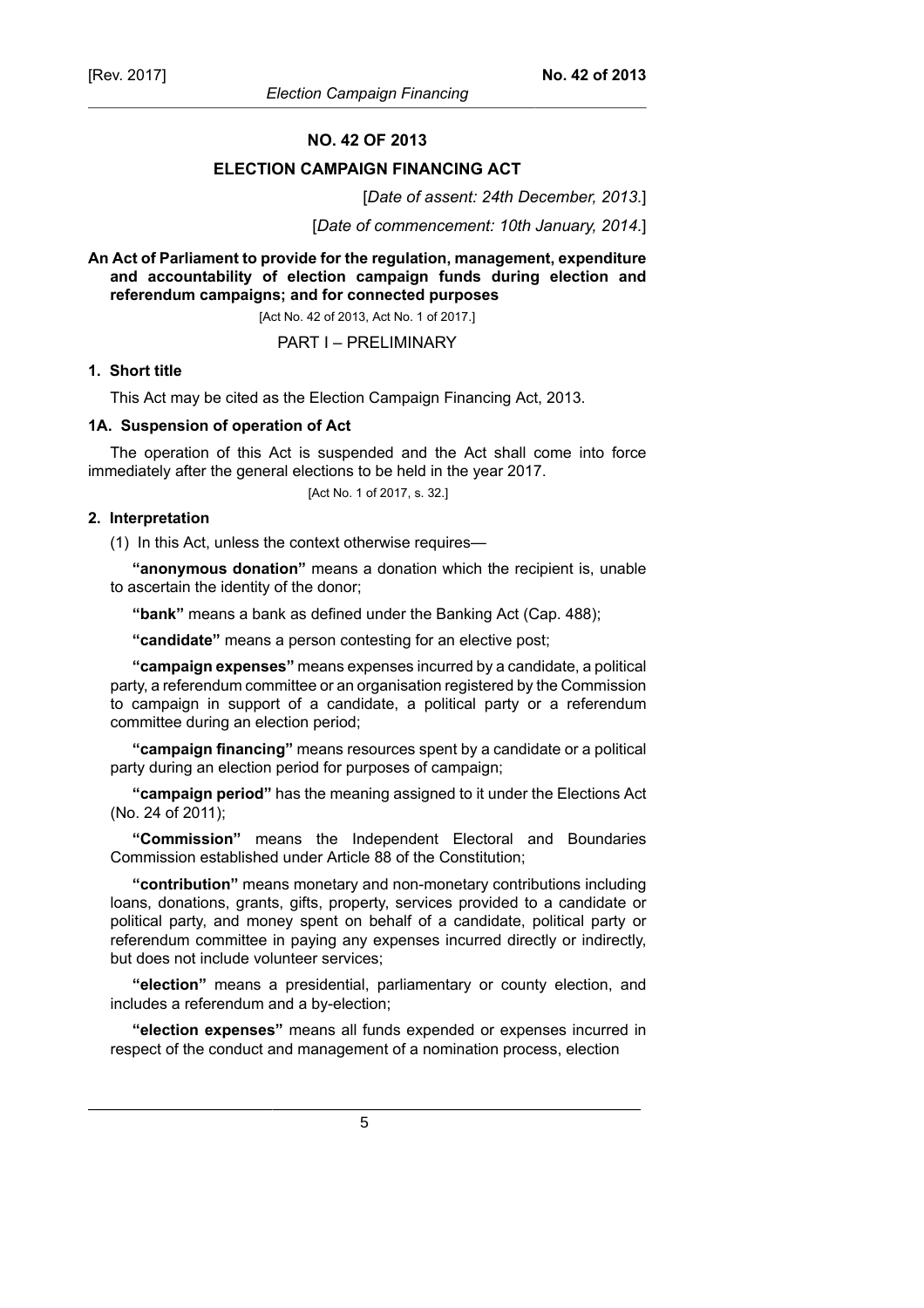campaign by a political party or a candidate or a referendum campaign and include—

- (a) in relation to a nomination process, all expenses incurred by a political party or a candidate during the nomination process;
- (b) in relation to an election campaign, all expenses incurred by a political party or candidate for the purpose of an election campaign; and
- (c) in relation to a referendum, all expenses incurred by referendum committees for the purpose of a referendum campaign;

**"election period"** has the meaning assigned to it under the Elections Act;

**"expenditure account"** means a bank account opened by a candidate, a political party or a referendum committee for purposes of depositing contributions received by that candidate, political party or referendum committee during an election period or a referendum campaign period as the case may be;

**"expenditure committee"** means a committee established by a candidate, a political party or a referendum committee to regulate spending by a candidate, a political party or a referendum committee during an election or a referendum campaign period as the case may be;

**"expenditure period"** means the prescribed period for regulating election campaign financing;

**"expenditure report"** means a report of expenses incurred by a candidate, a political party, or a referendum committee during a nomination or election period or a referendum campaign period;

**"harambee"** means the public collection of monies or other property in aid support of an election or referendum campaign;

**"illegal source"** means a contribution from an unlawful source;

**"monetary contribution"** means a non-repayable amount of money contributed to a campaign financing account;

**"nomination day"**, in respect of an election, means the day *gazetted* by the Commission as the day for the nomination of candidates for that election;

**"non-monetary contribution"** means the market value of a service, other than volunteer labour, or of property or of the use of property or money to the extent that they are provided without charge or at less than their market value;

**"organisation"** includes a club, group, foundation, business or a registered society;

**"party campaign expenditure rules"** means rules of a political party intended to guide the political party in matters related to campaign expenses during an election period;

**"party candidate"** means a candidate who is sponsored by a political party to contest in an election;

**"political party"** means a political party registered under the Political Parties Act (No. 11 of 2011);

**"party nomination"** means the process where a political party nominates candidates to be sponsored by that political party to contest in an election;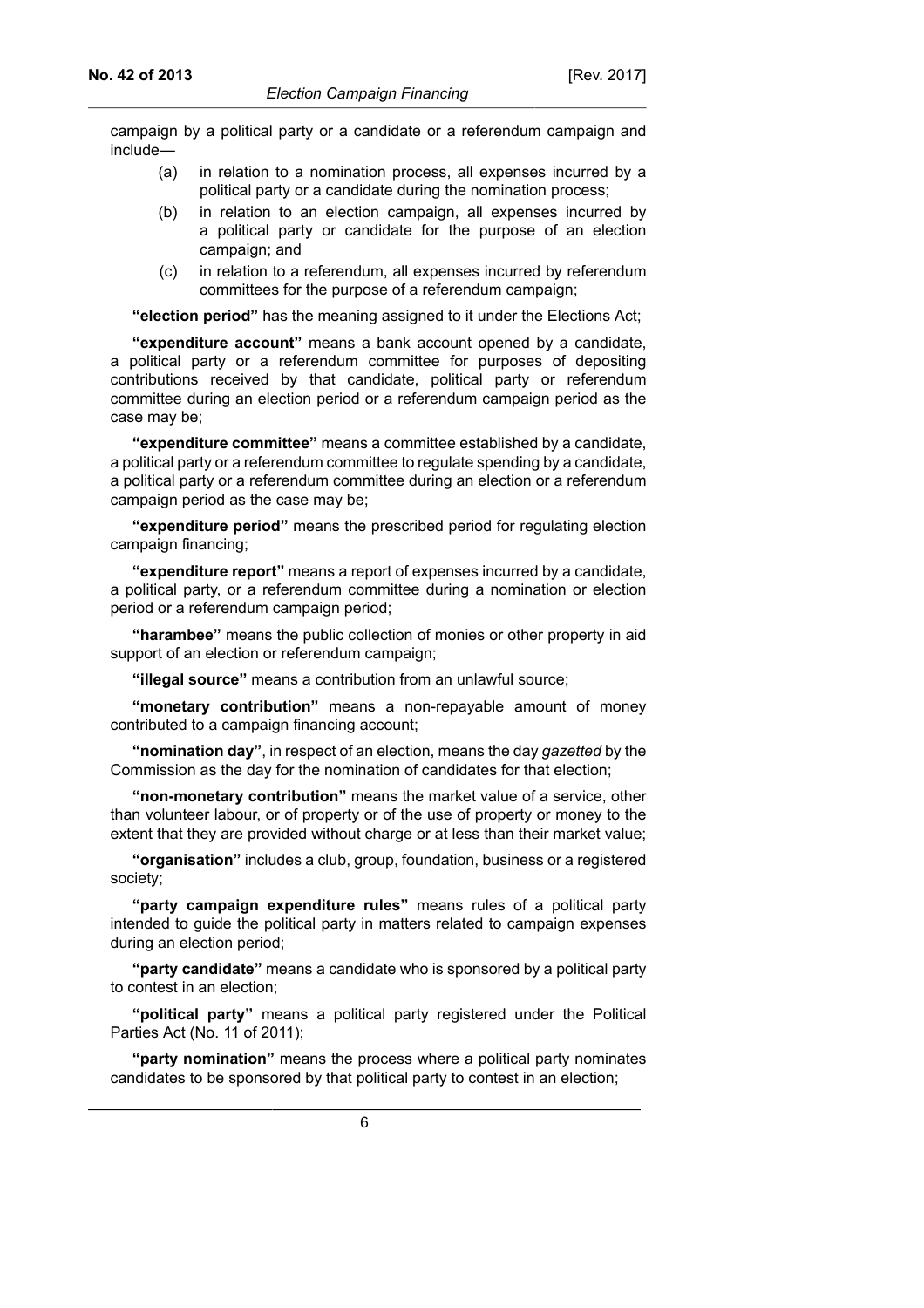### **"public resource"** includes—

- (a) monies intended for public use;
- (b) a vehicle or equipment owned by or in the possession of the State, a state organ, statutory corporation or a company in which the State owns a controlling interest; or
- (c) premises owned or occupied by the State, a state organ, statutory corporation or a company in which the State owns a controlling interest;

**"referendum committee"** has the meaning assigned to it under the Elections Act;

**"Registrar"** means the Registrar of Political Parties appointed under the Political Parties Act (No. 11 of 2011);

**"spending limit"** means the maximum threshold of money a candidate, political party or referendum committee may expend during a nomination, election or referendum campaign and includes the expenditure incurred by any person or organization on behalf of a candidate, political party or referendum committee;

**"technical assistance"** means support in knowledge, skills and ideas provided to a candidate, political party or referendum committee in connection with an election or referendum campaign;

**"volunteer services"** means the rendering of personal services related to the campaign activities of a candidate, political party or a referendum committee during an election or referendum period, without compensation.

# PART II – FUNCTIONS OF THE COMMISSION

# **3. Functions of the Commission**

(1) Pursuant to Article 88(4)(i) of the Constitution and section 4(i) of the Independent Electoral and Boundaries Commission Act, the Commission shall be responsible for the regulation and administration of campaign financing under this Act and shall—

- (a) keep a register of authorised persons under this Act;
- (b) supervise candidates, political parties, referendum committees and authorised persons in relation to campaign expenses;
- (c) set spending limits and enforce compliance with such limits;
- (d) set limits and verify sources of contributions to a candidate, a political party or a referendum committee;
- (e) monitor and regulate campaign expenses;
- (f) provide a framework for the reporting of campaign expenses;
- (g) advise a candidate, a political party or a referendum committee on any matter relating to campaign expenses; and
- (h) provide and enforce a framework for the regulation of media coverage;
- (i) perform such other functions as may be necessary for the purposes of this Act.

(2) In performing its functions under subsection (1), the Commission may act in consultation with the Registrar.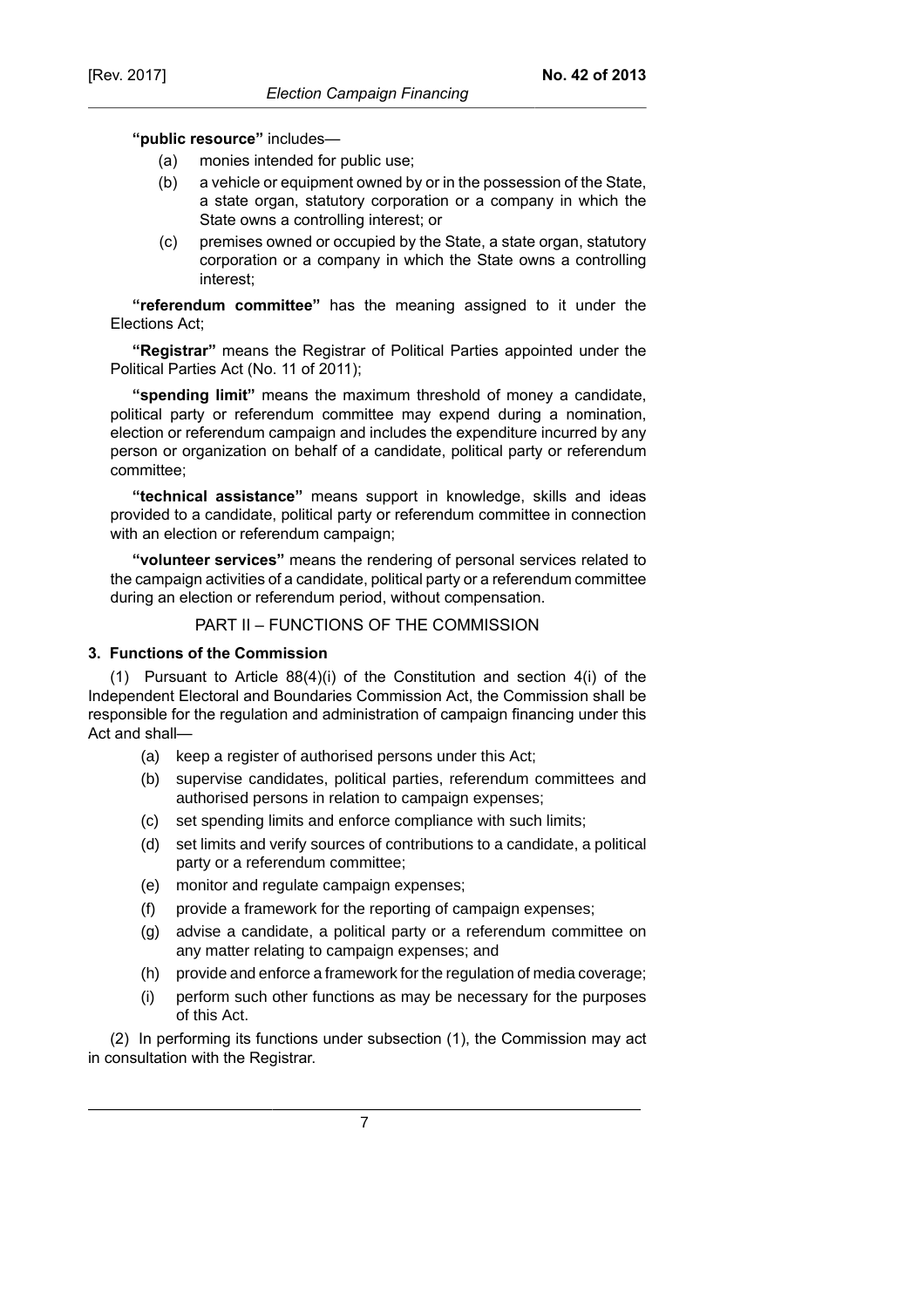### **4. Powers of the Commission**

(1) The Commission shall have the power to investigate or examine all matters relating to the performance of its functions under this Act.

(2) For purposes of an investigation or examination under this Act, the Commission or a representative of the Commission authorised in writing may, at any reasonable time obtain a warrant and enter into any premises in which books, and documents of a candidate, a political party or a referendum committee or where material relevant to the subject matter of the investigation or examination is kept.

(3) The Commission may request for information relating to party nomination expenses and election campaign expenses of a candidate, a political party or a referendum committee that is reasonably required in respect of the functions of the Commission under this Act, and the Commission shall cite the provision of the written law under which the request is being made.

(4) Where a request for information is made pursuant to subsection (3), such information shall be furnished to the Commission by any person or organisation within such reasonable time as the Commission may determine.

(5) The Commission may take such other action as is necessary for purposes of carrying out its functions under this Act.

# PART III – REGULATION OF EXPENDITURE

#### **5. Election campaign financing rules**

The Commission shall make rules to regulate election campaign financing—

- (a) in the case of a general election, at least twelve months before the election; and
- (b) in the case of a by-election or referendum, at such time as the Commission may determine.

### **6. Authorised persons**

For purposes of regulating election campaign financing during the expenditure period, the authorised persons shall be-

- (a) a candidate;
- (b) an agent of the candidate;
- (c) political party campaign financing committee; and
- (d) referendum campaign financing committee.

(2) The political party campaign financing committee referred to in sub-section (1)(c) shall consist of persons nominated by the governing body of that political party, three of whom shall be signatories to the party campaign financing account.

(3) The referendum campaign financing committee referred to in sub-section(1) (d) shall consist of persons nominated by the referendum committee established under section 51(1) of the Elections Act, three of whom shall be signatories to the referendum campaign financing account.

(4) A candidate, a political party or a referendum campaign financing committee shall, as soon as reasonable, notify the Commission of any changes in the authorised persons, the membership of the committee or in the details of such persons or such members.

(5) The authorised persons referred to in subsection (1) shall be registered by the Commission—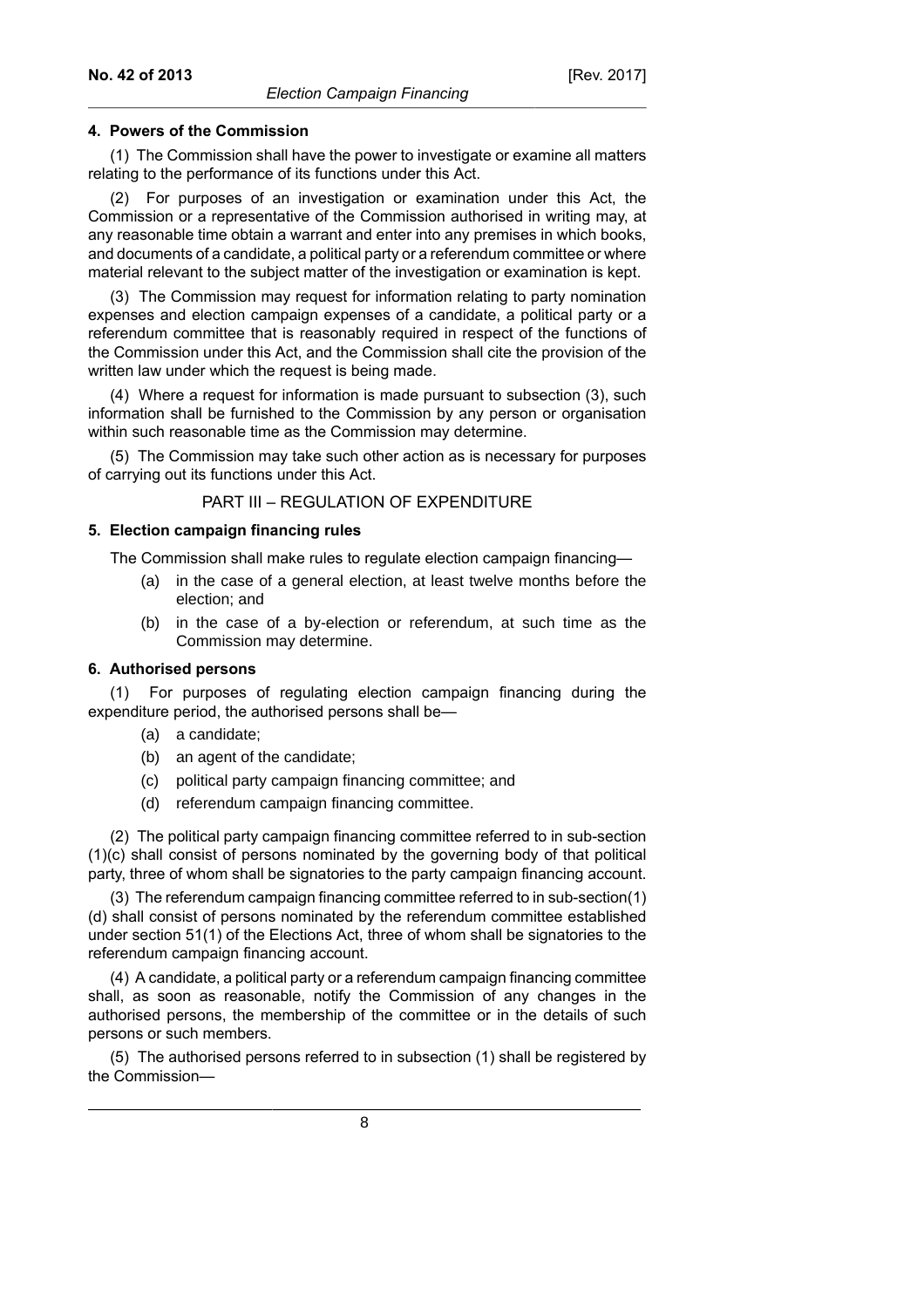- (a) for a general election, at least two months before the general election; or
- (b) for a by-election, within seven days after the notice of a vacancy issued by the relevant Speaker.
- (c) for a referendum, within fourteen days after the publication of the referendum question by the Commission.

(6) Each of the authorised persons referred to in subsection (1) shall open a campaign financing account and shall submit details of that account to the Commission at the time of registration under subsection (2).

(7) There shall be deposited into the campaign financing account referred to in subsection (3)—

- (a) contributions by a candidate;
- (b) contributions by a political party;
- (c) contributions received from any other lawful source.

[Act No. 1 of 2017, s. 33.]

# **7. Party expenditure committee**

(1) A political party intending to contest in an election shall, in accordance with the constitution and rules of the political party, constitute a party expenditure committee which shall consist of nine members—

- (a) three of whom shall be persons nominated by the governing body of that political party, of whom one shall be the secretary-general of the party;
- (b) not more than one of whom shall be from one region; and
- (c) not more than two-thirds of whom shall be of one gender.

(2) The appointment of members of the referendum expenditure committee referred to in subsection (1) shall take into account regional and other diversity of the people of Kenya.

(3) The members of a party expenditure committee shall not include members of a party candidate expenditure committee.

- (4) The party expenditure committee referred to in subsection (1) shall—
	- (a) open a party expenditure committee account into which all the money in respect of the election campaign of that party shall be deposited;
	- (b) be signatories to the party expenditure committee account;
	- (c) advise the political party on all financial matters related to the party nomination or to the party campaign expenditure;
	- (d) manage the party expenditure committee account of the political party and keep the books of account updated and available for inspection; and
	- (e) receive party nomination and campaign expenditure reports from each party candidate;
	- (f) monitor the campaign expenditure of the party candidate and ensure that the party candidate complies with party nomination and campaign expenditure rules;
	- (g) compile the expenditure reports received from the party candidates and submit to the Commission the preliminary nomination expenditure report and the final campaign expenditure report; and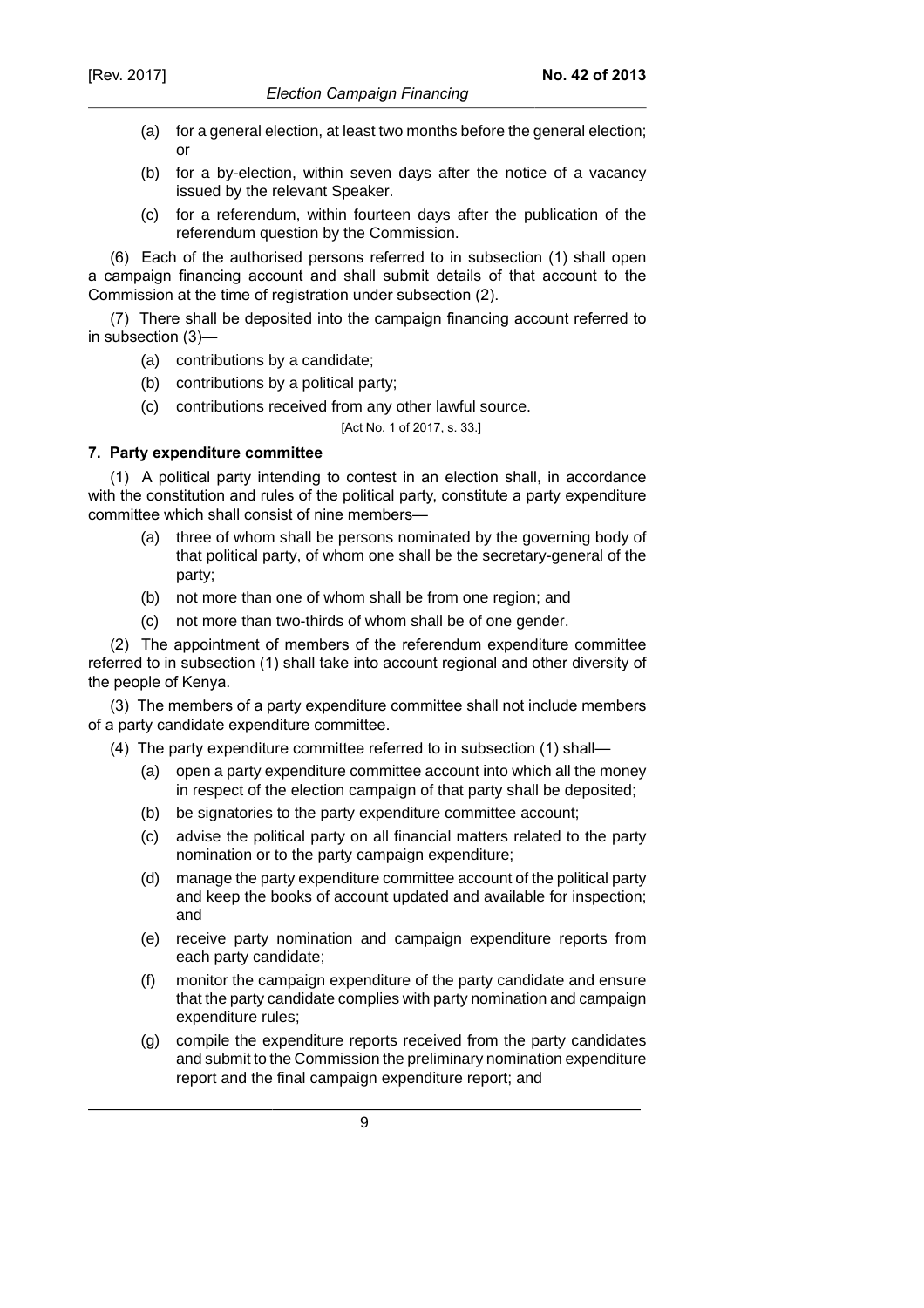(h) submit to the Commission the final campaign expenditure report of the political party.

(5) A political party shall, as soon as reasonable, notify the Commission of any changes in the membership of the party expenditure committee.

# **8. Independent candidate expenditure committee**

(1) An independent candidate intending to contest in an election, shall, constitute an independent candidate expenditure committee.

(2) The independent candidate expenditure committee referred to in subsection (1) shall consist of three members nominated by the candidate.

- (3) The independent candidate expenditure committee shall—
	- (a) open an independent candidate expenditure committee account into which all the money in respect of the election campaign of that candidate shall be deposited;
	- (b) be signatories to the independent candidate expenditure committee account;
	- (c) advise the independent candidate on all financial matters related to the campaign expenditure; and
	- (d) manage the candidate expenditure committee account of the independent candidate and keep the books of account updated and available for inspection;
	- (e) receive expenditure reports from the independent candidate; and
	- (f) compile and submit to the Commission the final campaign expenditure report of the independent candidate with respect to the election period.

# **9. Referendum expenditure committee**

(1) A national referendum committee intending to campaign in a referendum shall constitute a referendum expenditure committee which shall consist of nine members—

- (a) three of whom shall be persons nominated by the national committee established under section 51 of the Elections Act;
- (b) not more than one of whom shall be from one region; and
- (c) not more than two-thirds of whom shall be of one gender.

(2) The appointment of members of the referendum expenditure committee referred to in subsection (1) shall take into account regional and other diversity of the people of Kenya.

- (3) The referendum expenditure committee referred to in subsection (1) shall—
	- (a) open a referendum expenditure committee account into which all the money in respect of the referendum campaign shall be deposited;
	- (b) be signatories to the referendum expenditure committee account;
	- (c) advise the national committee on all financial matters related to referendum campaign expenditure;
	- (d) manage the referendum expenditure committee account of the relevant national committee and keep the books of account updated and available for inspection; and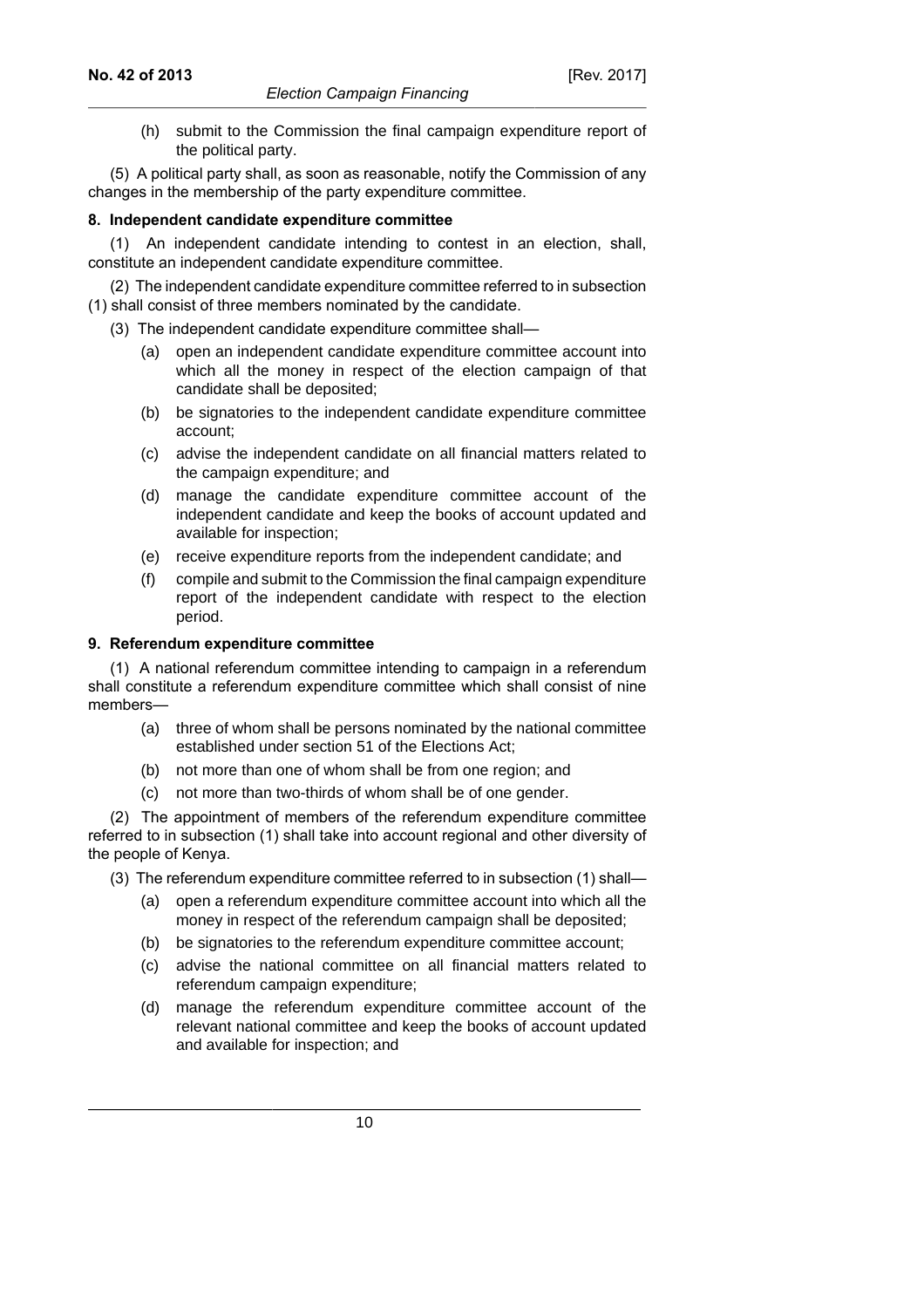- (e) receive campaign expenditure reports from each constituency committee;
- (f) monitor the campaign expenditure of the national committee and the constituency committees and ensure that the committees comply with campaign expenditure rules; and
- (g) compile and submit to the Commission the preliminary nomination expenditure report and the final campaign expenditure report.

(5) A national committee shall, as soon as reasonable, notify the Commission of any changes in the membership of the referendum expenditure committee.

#### **10. Submission of expenditure reports**

(1) A party candidate shall submit to the political party of that candidate and to the Commission—

- (a) a preliminary nomination expenditure report, within twenty-one days of the political party nomination; and
- (b) the final expenditure report within, three months after elections.

(2) A political party shall within three months after the elections submit a final expenditure report to the Commission.

(3) An independent candidate shall within three months after the election, submit the final expenditure report to the Commission.

(4) A referendum committee shall, within three months after the referendum submit the final expenditure report to the Commission.

(5) The expenditure reports submitted under subsections (1)(b), (2), (3), and (4) shall include records showing all transactions and income and expenditure statement.

## PART IV – CONTRIBUTIONS AND DONATIONS

#### **11. Sources of campaign finances**

The sources of funds for purposes of financing party nomination, election or referendum campaign are—

- (a) contributions received from any person, political party or any other lawful source;
- (b) contributions from a lawful source, not being directly from a foreign government; and
- (c) contributions from a harambee.

### **12. Limits to contributions**

(1) The Commission shall, at least twelve months before a general election, by notice in the *Gazette*, prescribing limits on—

- (a) total contributions;
- (b) contributions from a single source;
- (c) paid-up media coverage;
- (d) loan forming part of a contribution,

which a candidate, political party or referendum committee may receive during the expenditure period.

(2) Except where contribution is from a candidate to that candidate's campaign financing account, or from a political party or a referendum committee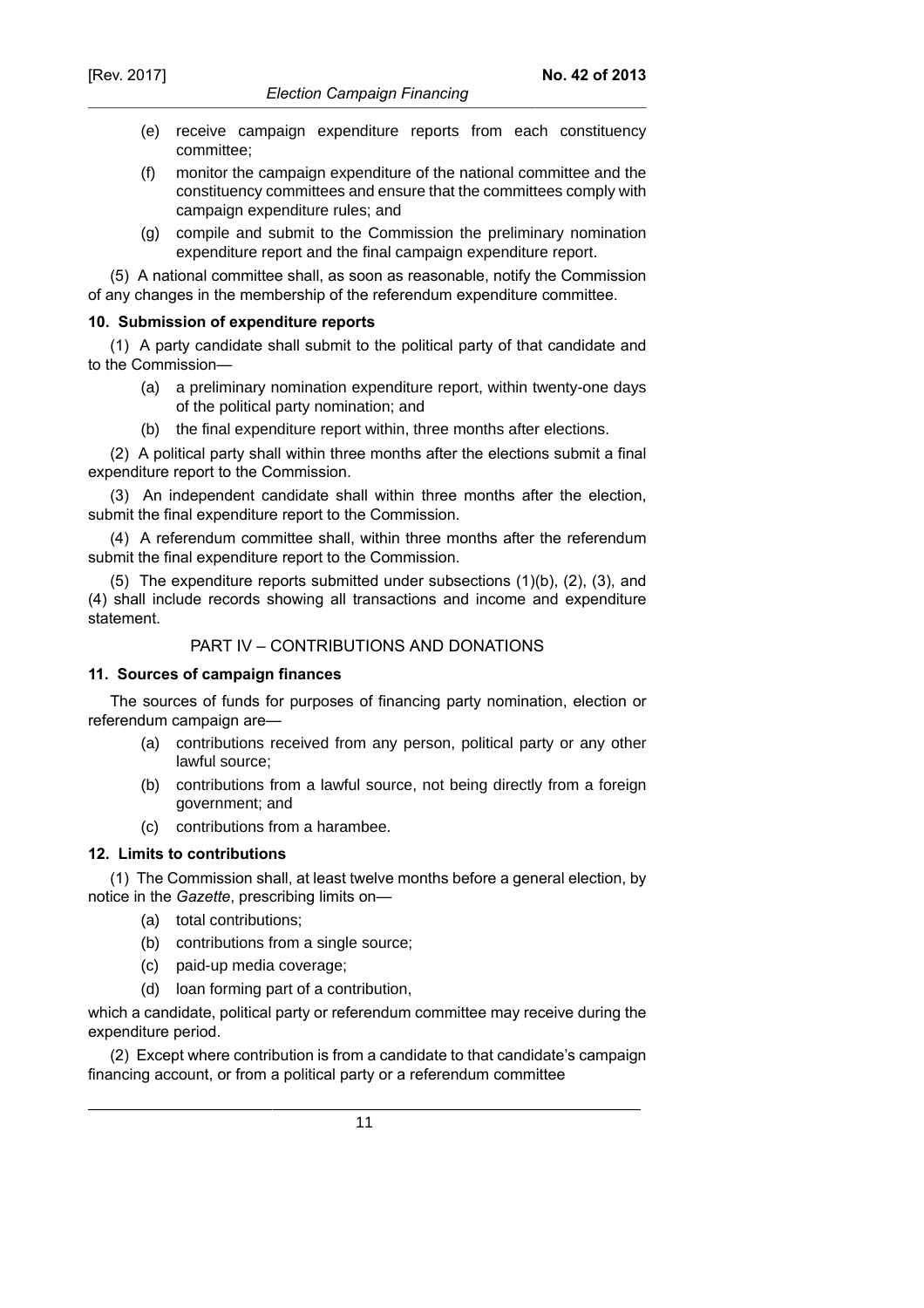to that political party's or referendum committee's campaign financing account, no contribution from a single source shall exceed twenty percent of the total contributions received by that candidate, political party or referendum committee.

(3) The Commission shall prescribe the limit beyond which contributions received by a candidate, a political party or a referendum committee from a single source may be disclosed.

# **13. Anonymous contributions or contributions from an illegal source**

(1) A candidate, a political party or a referendum committee shall not receive and keep—

- (a) anonymous contributions or support whether in cash or in kind; or
- (b) contributions from an illegal source as specified by this Act or by any other law.

(2) A candidate who, a political party or a referendum committee which receives contributions referred to in subsection (1) shall, within fourteen days of the receipt, report such receipt and submit the contribution to the Commission.

(3) A candidate who or a political party or a referendum committee which fails to submit the contributions referred to in subsection (1) commits an offence.

# **14. Prohibition on contributions**

(1) A candidate, a political party or a referendum committee shall not receive any contribution or donation, in cash or in kind from the State, a State institution or agency or any other public resource.

(2) A State, a state institution or a public officer shall not use any public resource to—

- (a) support or to campaign in support of a candidate, a political party or a referendum committee; or
- (b) support any organisation that is supporting or campaigning for a candidate, political party or a referendum committee.

(3) A candidate who or a political party or a referendum committee which receives any campaign support referred to in subsection (1) shall, within fortyeight hours of the receipt, report such receipt and submit the contribution to the Commission.

(4) A candidate who or a political party or a referendum committee which does not report receipt of support in accordance with subsection (2) shall be disqualified from contesting in that election or in the referendum, campaigning as the case may be.

(5) Public resources referred to under subsection (1) shall not include public funding provided for the Political Party Fund established under the Political Parties Act.

(6) A candidate who or a political party or a referendum committee which contravenes subsection (1) commits an offence.

# **15. Support by an organisation**

(1) Any person who, or an organisation which contributes to a candidate, a political party or a referendum committee shall channel such contributions through the expenditure accounts specified under sections 7, 8, 9 and 10.

(2) An organisation which intends to campaign in support of a candidate, a political party or a referendum committee shall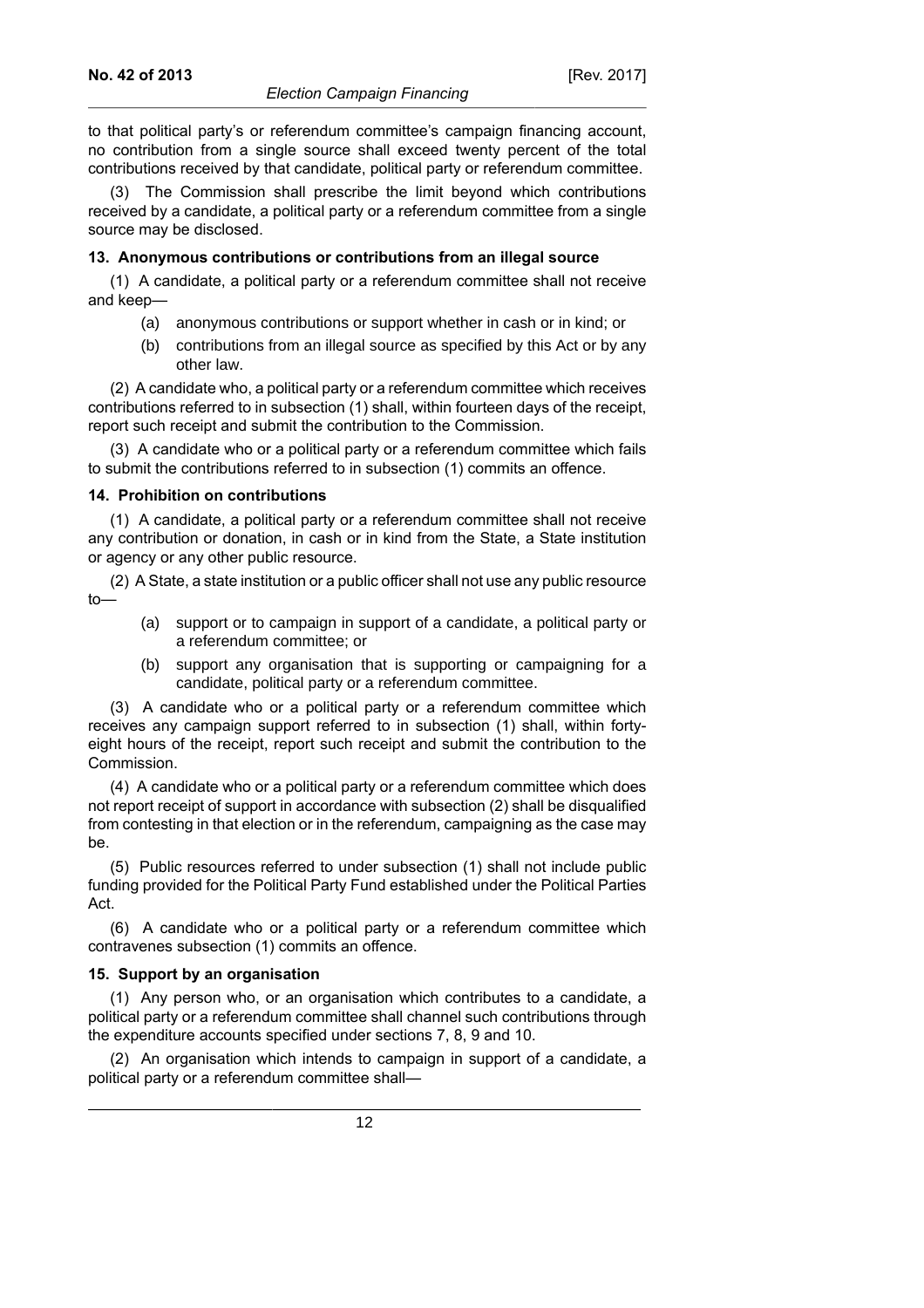(a) in writing, seek consent to campaign from the candidate, the political party or the referendum committee as the case may be the organisation intends to campaign in support of;

**No. 42 of 2013**

- (b) register with the Commission; and
- (c) open a campaign financing account into which the contributions shall be deposited, in the case of—
	- (i) a candidate or a political party committee, at least eight months before the polling day; or
	- (ii) a referendum committee, at the time of registration of that committee.

(3) The money spent by an organisation to campaign in support of a candidate, a political party or a referendum committee shall be within the spending limits specified under this Act.

(4) An organisation which campaigns in support of a candidate or a political party contesting in an election or a referendum committee shall, within one month after the election, submit its final report to the respective authorised person.

# **16. Disclosure of funds**

(1) A candidate who, or a political party or a referendum committee which, receives contributions under this Act shall issue a receipt for any contribution exceeding twenty thousand shillings.

(2) Where contributions are received from a harambee, the authorised person shall keep a record of the specific details of the harambee including the venue, date, organiser of the harambee and total contributions.

(3) A candidate, political party and a referendum committee shall disclose the amount and source of contributions received for campaign for a nomination, an election or a referendum, as the case may be.

(4) The disclosure of funds under this section shall, for purposes of this Act and in the absence of any other factors, be sufficient evidence that the candidate, political party or referendum committee has complied with the requirement for disclosure of funds.

(5) The disclosure of funds shall be confidential and details of such funds shall not be divulged except where such information is the subject of a complaint or an investigation, or is the subject of proceedings in a court of law.

(6) A candidate who, or a political party or referendum committee which fails to disclose funds or donations as required under this Act commits an offence.

# **17. Surplus campaign funds**

- (1) A candidate, political party or a referendum committee shall—
	- (a) within three months after the date of an election or referendum, notify the Commission of any surplus campaign funds held in the expenditure committee;
	- (b) within three months after the date of an election or referendum, submit the surplus campaign funds to—
		- (i) in the case of a political party campaign finance committee, to the political party;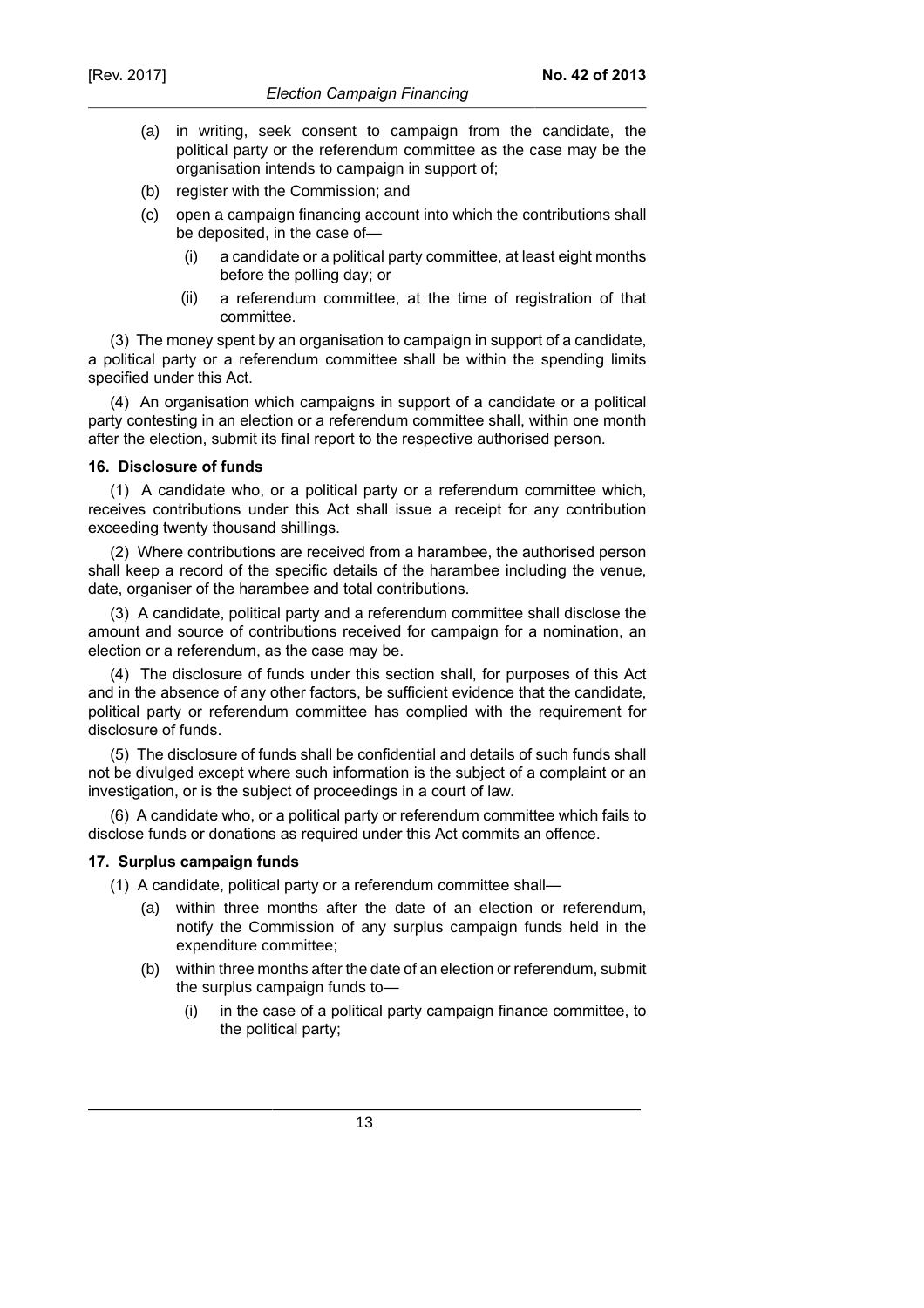- (ii) in the case of a party candidate, to the political party that nominated the candidate for purposes of the activities of the youth, women and persons with disability;
- (iii) in the case of an independent candidate or a referendum committee, to a charitable organisation preferred by that independent candidate or referendum committee, as the case may be;
- (c) within three months after the date of an election or referendum, report to the Commission in respect of the action taken under this section.

### **18. Spending limits**

(1) The Commission shall, at least twelve months before an election, by notice in the *Gazette*, prescribe the spending limits including the total amount that a candidate, political party or referendum committee may spend during an expenditure period, including the limit for media coverage.

(2) Except for contribution by a candidate into his or her own campaign financing account, any contribution from a person, organisation or any other lawful source contributed to a candidate, a political party or a referendum committee campaign financing account shall not exceed the limit of the total contribution prescribed under subsection (1).

(3) The Commission may, by notice in the *Gazette*, vary the spending limits prescribed under subsection (1).

(4) The Commission shall, in prescribing spending limits under subsection (1), take into consideration—

- (a) geographical features and urban centres;
- (b) the type of election;
- (c) the population in an electoral area;
- (d) the number of party members in an electoral area;
- (e) the communication infrastructure in an electoral area.

(5) Subsection (4)(d) shall only apply with respect to party nomination expenditure of a party candidate.

(6) Where a candidate, political party or a referendum committee exceeds the spending limits prescribed under this section due to unforeseeable and extraneous circumstances, the candidate, political party or referendum committee shall file a report with the Commission specifying the reasons for exceeding the limit, with such time as the Commission may prescribe and the Commission shall determine if such spending was justifiable.

(7) A candidate who, or a political party or referendum committee which, exceeds the prescribed spending limits and fails to report this fact to the Commission commits an offence.

### **19. Authorised expenditures**

The Commission shall, at least twelve months before an election, by notice in the *Gazette*, prescribe the nature of authorised items or activities for which campaign expenses may be incurred, including the cost of—

- (a) venue where campaign activities may be undertaken;
- (b) publicity material for campaigns;
- (c) advertising for the campaigns;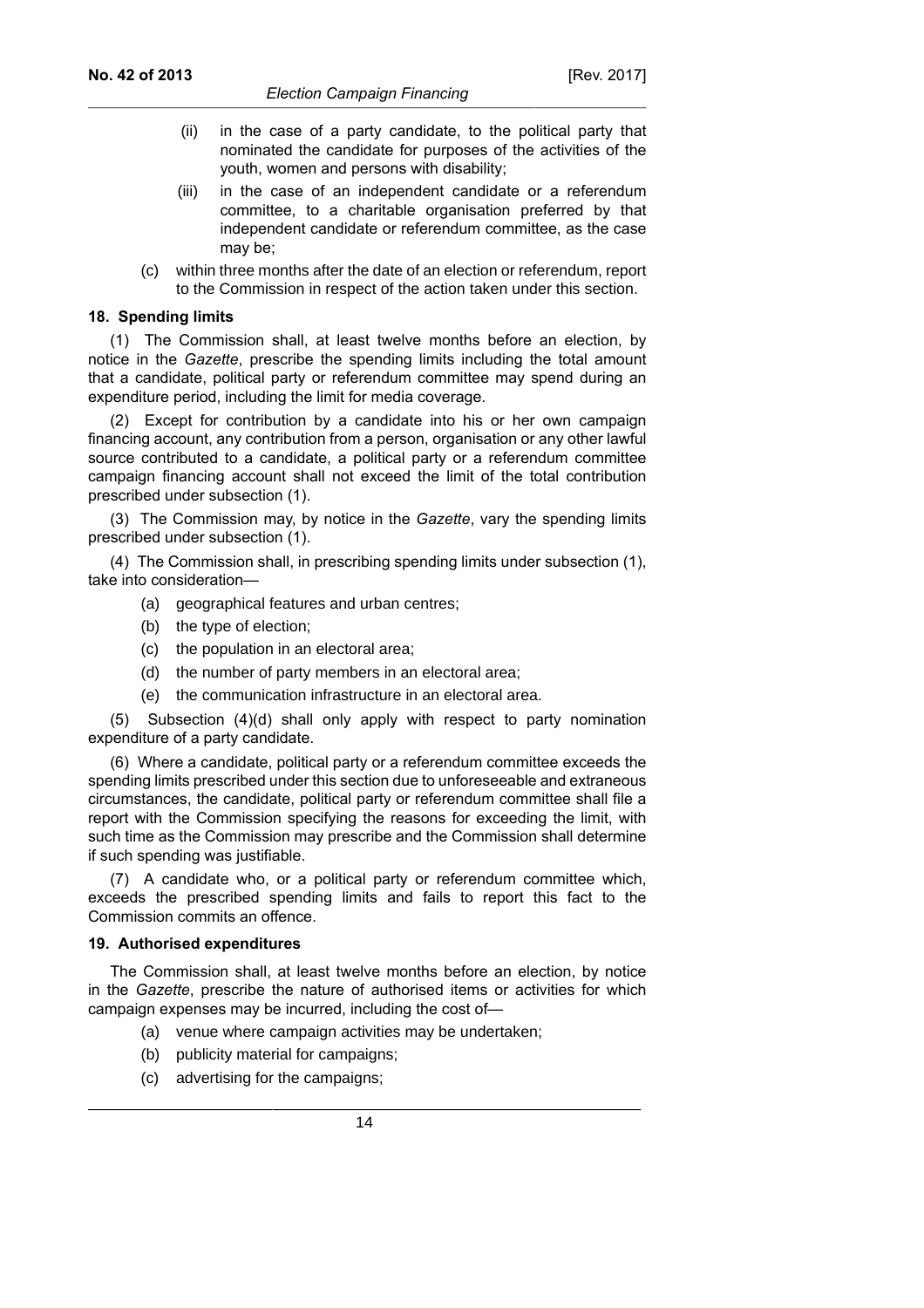- (d) campaign personnel;
- (e) transportation in respect of campaign activities; and
- (f) any other justifiable expenses.

# **20. Media coverage**

(1) The Commission shall, after consultations with political parties, the officers responsible for the state-owned media enterprises and authorities responsible for the regulation of media in Kenya, set out the limit of media coverage of a candidate, political party or a referendum committee, which shall include—

- (a) paid-up advertisement; and
- (b) free broadcasting spots or coverage in the print media.

(2) The Commission shall establish mechanisms to monitor media coverage for purposes of campaign as may be necessary to enforce the limits set out under subsection (1).

(3) A candidate, political party, referendum committee or a media enterprise which breaches the limits prescribed under this section commits an offence.

PART V – DISPUTE RESOLUTION AND OFFENCES

# **21. Dispute resolution**

(1) Any person may lodge a complaint with the Commission alleging that a breach of this Act has been committed.

(2) The Commission may investigate a breach of this Act.

(3) Where a complaint has been filed or a breach detected under this section, the Commission shall hear and determine that complaint—

- (a) within seven days, if filed before an election;
- (b) within fourteen days, if filed after an election.

(4) In determining a complaint, and subject to section 4, the Commission shall have the powers to—

- (a) request for the attendance of any person believed to have information related to the complaint;
- (b) call for any information believed to be relevant in the determination of the complaint.

(5) Where the Commission makes a finding that there is a breach of a provision of this Act, the Commission may make any of the following orders—

- (a) order the rectification of any record;
- (b) issue a formal warning;
- (c) impose a fine as may be specified under the regulations;
- (d) prohibit the errant candidate, political party or referendum committee from campaigning for a specified period or within a specified area;
- (e) prohibit media coverage of the errant candidate, political party or referendum committee within a specified period;
- (f) disqualify the errant candidate, political party or referendum committee from contesting in that election or referendum, as the case may be.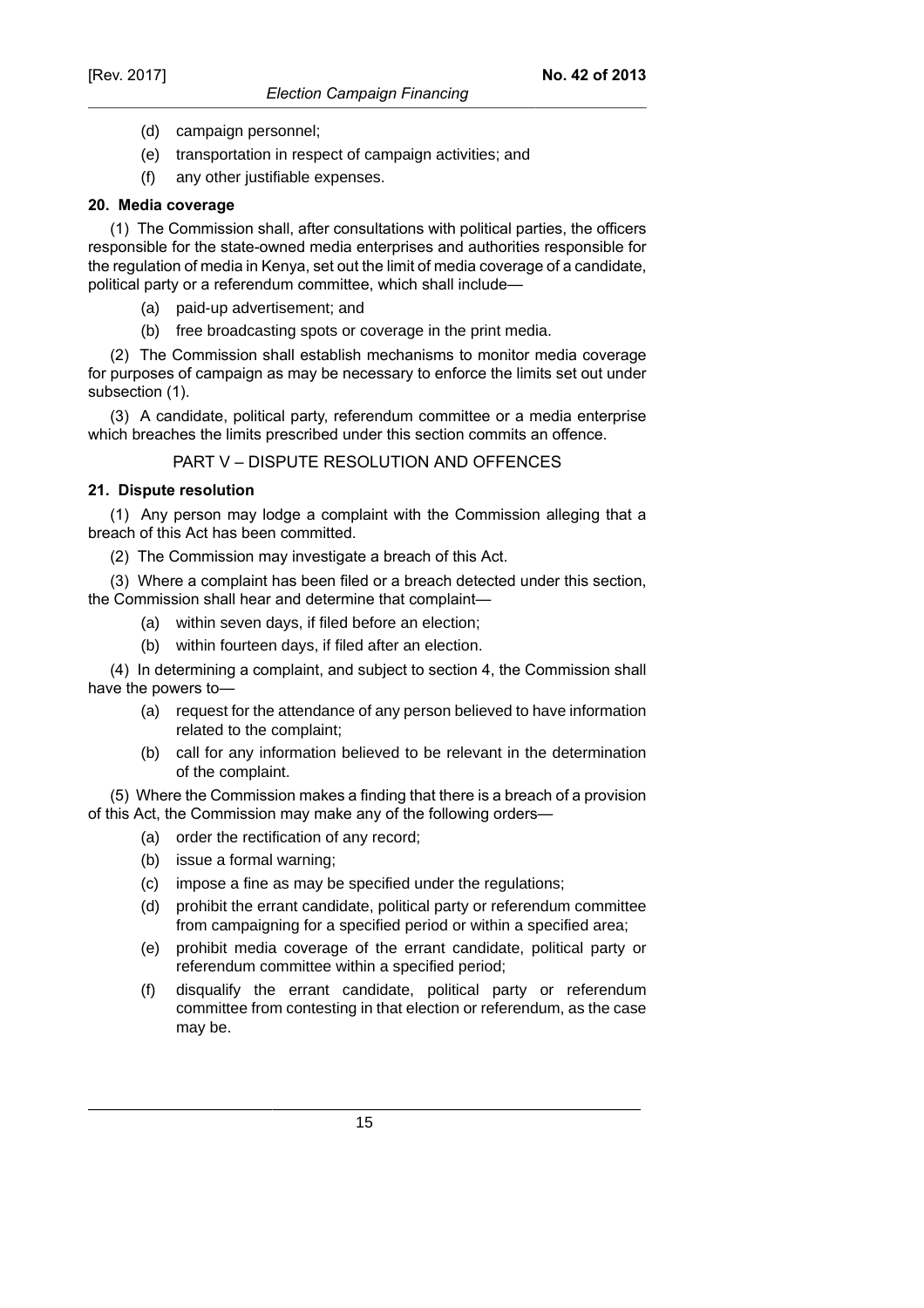(6) Where the offence is discovered after an election and an order of disqualification is made, the candidate or the political party shall be disqualified from contesting in the subsequent by- election or general election.

(7) Where an order of disqualification is made under this section, the order shall be—

- (a) registered in the High Court, in the case of presidential, parliamentary, governor elections or referendum; and
- (b) registered in the resident magistrate's court in the case of county assembly elections.

### **22. Offences**

A person who—

- (a) obstructs the Commission or any representative of the Commission from exercising powers under this Act;
- (b) refuses to produce books, reports and other documents when requested;
- (c) knowingly produces false books, reports and other documents;
- (d) knowingly gives false or incorrect information;
- (e) knowingly makes false or incorrect statements in any returns or financial report required under this Act; or
- (f) knowingly destroys any books, records or other documents or things related to the subject matter of investigation examination or inspection under this Act,

commits an offence and shall be liable on conviction to a fine not exceeding two million shillings or to imprisonment for a term not exceeding five years or to both.

# **23. Offences by a candidate, a political party or a referendum committee**

(1) A candidate who or a political party or a referendum committee which—

- (a) in the case of a party candidate or a political party, contravenes the party campaign expenditure rules;
- (b) knowingly gives false or incorrect information;
- (c) fails to submit the party expenditure reports to the Commission; or
- (d) exceeds the spending limits prescribed without reasonable explanation,

commits an offence, and shall be liable on conviction to a fine not exceeding two million shillings or to imprisonment for a term not exceeding five years or to both.

(2) Where a political party or a referendum committee commits an offence under this Act, every member of the governing body of that political party or the referendum committee shall be liable for the offence.

(3) In addition to the penalty prescribed under subsection (1), a candidate, a political party or a referendum committee shall be disqualified from contesting in that election or that referendum, as the case may be.

### **24. General penalty**

A person convicted of an offence under this Act for which no penalty is provided shall be liable to a fine not exceeding two million shillings or a term of imprisonment not exceeding five years or to both.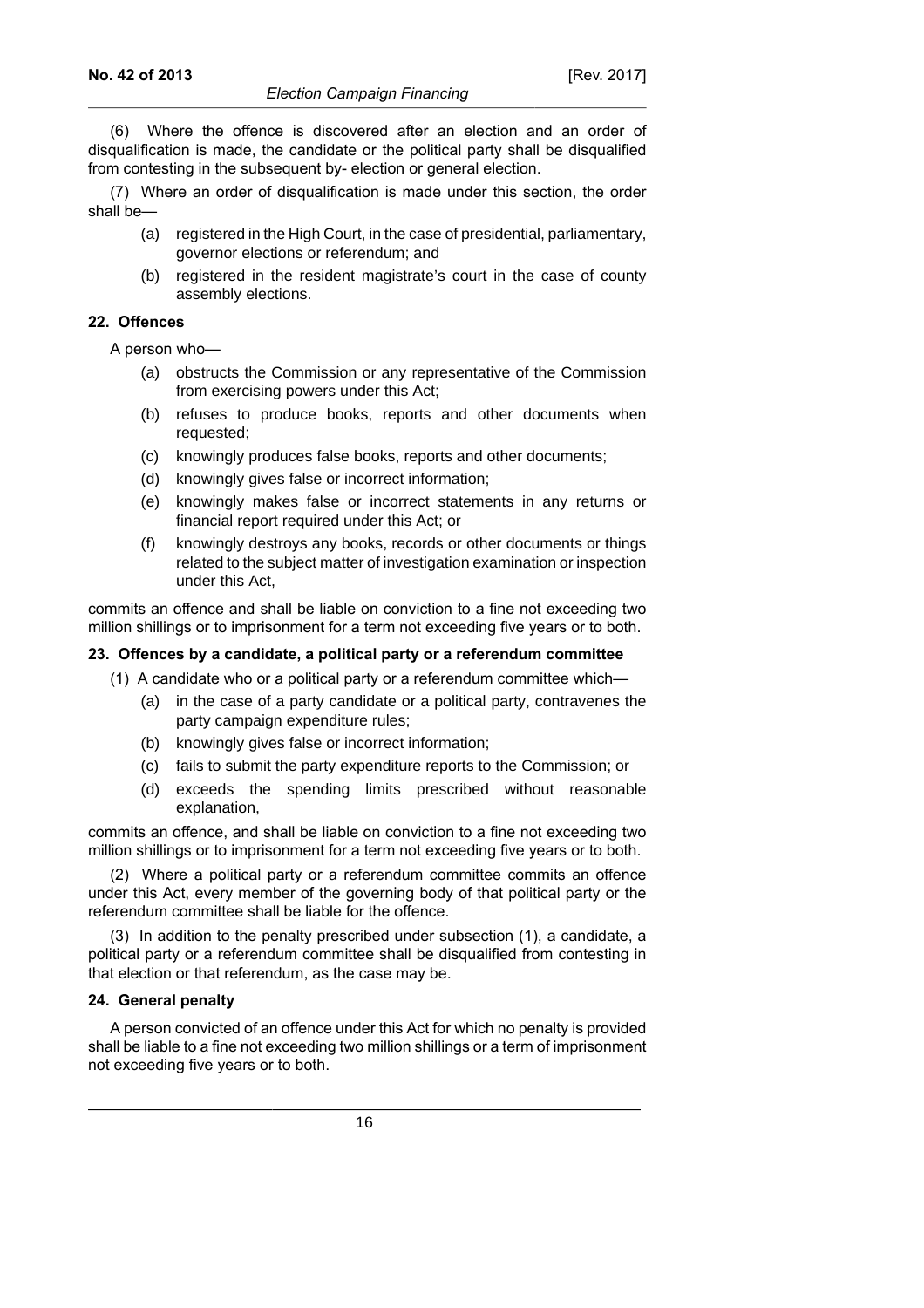# PART VI – MISCELLANEOUS

### **25. Registration and dissolution of expenditure committees**

(1) The Commission shall prescribe the procedures for the registration and dissolution of expenditure committees.

(2) The expenditure committees shall stand dissolved on submission of the final expenditure reports referred to in section 10.

### **26. Records**

(1) For purposes of financial accountability under this Act, a candidate, a political party, a referendum committee or an organization registered to campaign in support of a candidate, a political party or a referendum committee shall keep records of—

- (a) funds received for campaign expenses indicating the amount and the nature of funds received;
- (b) names, postal, physical and electronic addresses of contributors;
- (c) funds spent for nomination expenditure and campaign expenditure, as the case may be; and
- (d) in case of an organization registered to campaign in support of a candidate, a political party or a referendum committee, the name of the candidate, the political party or the referendum committee that the organization supported.

(2) The Commission shall on request, make available for inspection information submitted by a candidate, a political party or a referendum committee under this Act.

(3) A request for information referred to under subsection (2) shall be subject to confidentiality requirements of the Commission.

### **27. Audit of accounts**

The Auditor-General may, on the request of the Commission, audit the accounts relating to the campaign expenses of a candidate, a political party or a referendum committee.

### **28. Claims and objections**

(1) A person who objects to any matter related to campaign finance expenditures submitted by a candidate, political party or a referendum committee may file a claim to the Commission in the prescribed form and manner and within the prescribed time.

- (2) The claim submitted under subsection (1), shall be determined within—
	- (a) seven days, if filed before an election; and
	- (b) fourteen days, if filed after an election.

### **29. Provisions on delegated powers**

(1) The Commission may make regulations for the better performance of its functions under this Act, and such regulations shall be laid before the National Assembly for approval before they are published in the *Gazette*.

(2) In particular and without prejudice to the generality of the power conferred by subsection (1), the Commission may make regulations—

(a) providing for spending limits for the different elections;